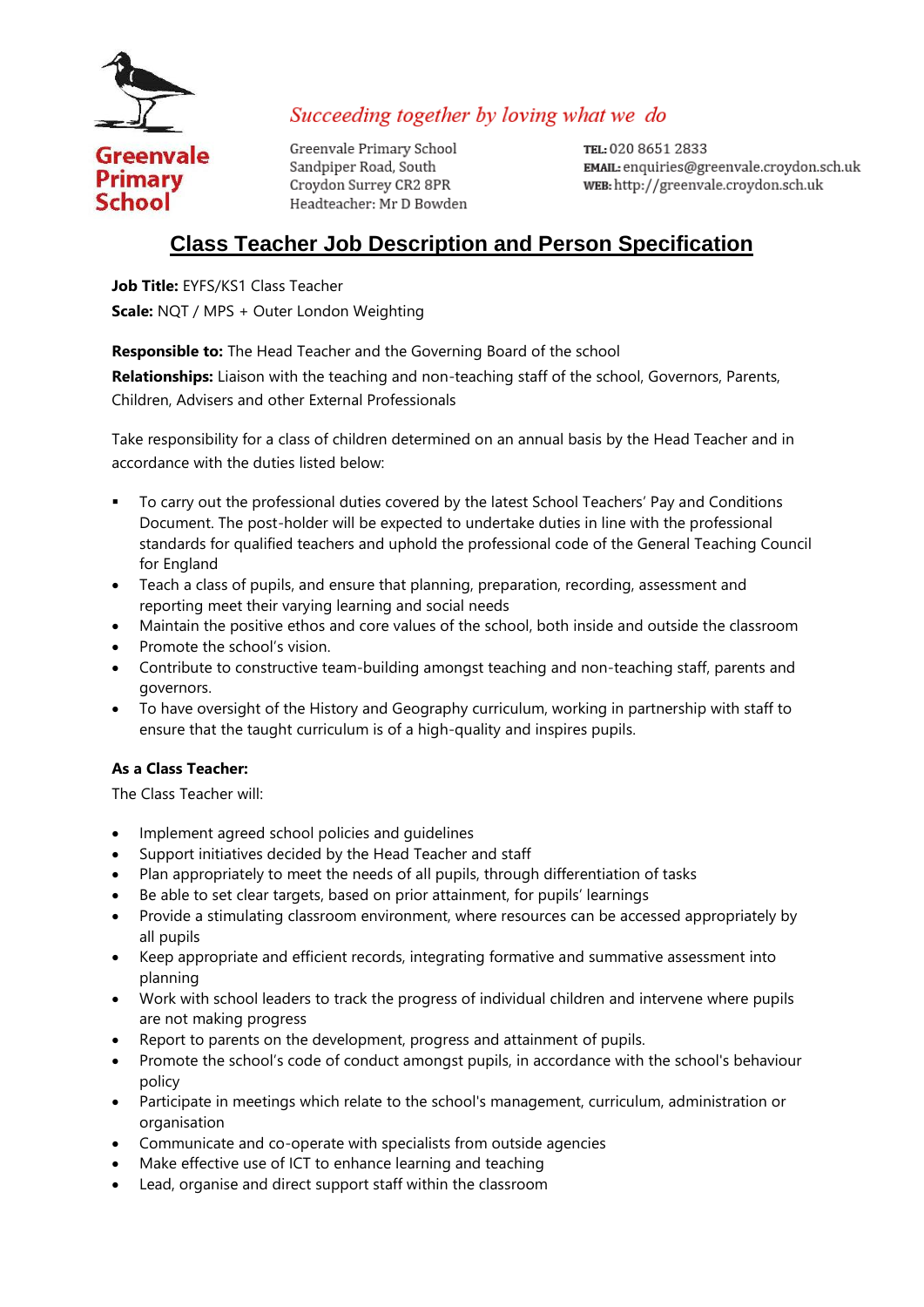

### Succeeding together by loving what we do

Greenvale Primary School Sandpiper Road, South Croydon Surrey CR2 8PR Headteacher: Mr D Bowden TEL: 020 8651 2833 EMAIL: enquiries@greenvale.croydon.sch.uk WEB: http://greenvale.croydon.sch.uk

• Participate in the performance management system for the appraisal of their own performance, or that of other teachers

### **Person Specification: Greenvale Primary School**

**Post Title:** Class teacher

|                                                                                                                                                              | <b>Essential</b> | <b>Desirable</b> |
|--------------------------------------------------------------------------------------------------------------------------------------------------------------|------------------|------------------|
| <b>Qualifications</b>                                                                                                                                        |                  |                  |
| Educated to degree level                                                                                                                                     | ✓                |                  |
| Qualified teacher status either in the UK or if not in own country<br>combined with a desire to achieve English QTS                                          |                  |                  |
| <b>Experience</b>                                                                                                                                            |                  |                  |
| Will have had some experience of working with pupils with additional<br>needs through prior teaching or training placements                                  |                  |                  |
| <b>Professional Knowledge and Understanding</b>                                                                                                              |                  |                  |
| Must have a sound knowledge of the National Curriculum Orders for all<br>the subjects for both Key Stages                                                    |                  |                  |
| An understanding of the EYFS and Primary Curriculum (2014)                                                                                                   | ✓                |                  |
| An understanding of curriculum and pedagogical issues relating to<br>learning and teaching                                                                   |                  |                  |
| Familiarity with KS1 and 2 Standardised Attainment Tests                                                                                                     | ✓                |                  |
| Understanding of commitment to effective procedures in<br>Safeguarding<br>Behaviour<br>Equal opportunities                                                   |                  |                  |
| Knowledge of effective strategies to include, and meet the needs of, all<br>pupils in particular underachieving groups of pupils, pupils with EAL<br>and SEN |                  |                  |
| Familiarity/awareness of writing and delivering effective Individual<br>Education Plans for pupils with SEN                                                  |                  |                  |